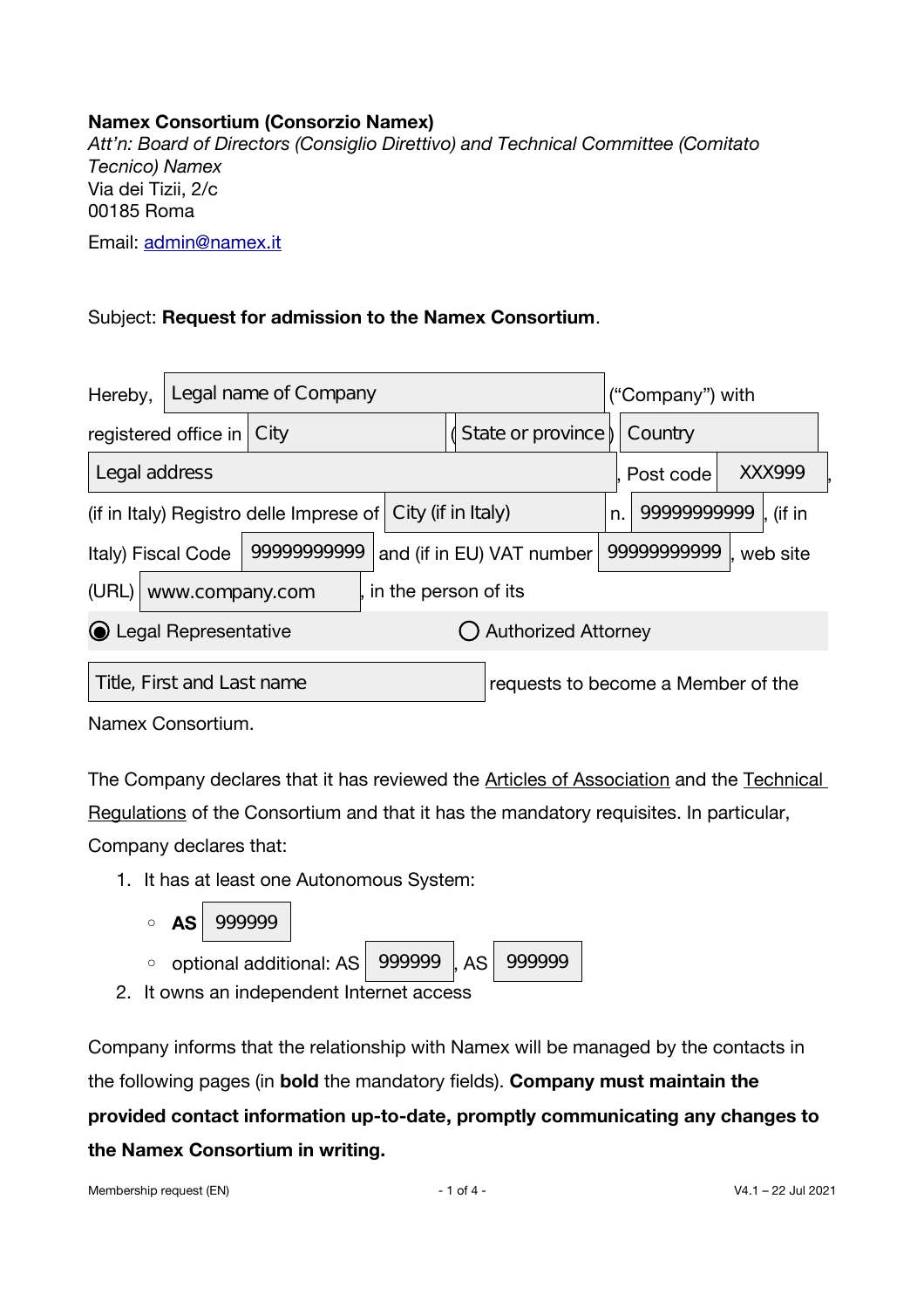1 - All communications from Namex, with relation to **governance** matters, will have to be sent to the following Company Legal Representative address, which will also be added to the General Meeting convocations contacts mailing list:

| <b>First and Last name</b> | madatory                      |
|----------------------------|-------------------------------|
| <b>Address</b>             |                               |
| Phone                      |                               |
| <b>Email</b>               | mandatory                     |
| <b>PEC</b>                 | mandatory if located in Italy |

2 - All communications from Namex, with relation to **legal and contractual** matters, will have to be sent to the following Company address:

| First and Last name |                               |
|---------------------|-------------------------------|
| Company             | mandatory                     |
| <b>Address</b>      |                               |
| Phone               |                               |
| <b>Email</b>        | mandatory                     |
| <b>PEC</b>          | mandatory if located in Italy |

3 - All communications from Namex, with relation to **administrative** matters, will have to be sent to the following Company address, which will also be added to the administrative contacts mailing list:

| <b>First and Last name</b> | mandatory |
|----------------------------|-----------|
| Company                    |           |
| <b>Address</b>             |           |
| <b>Phone</b>               | mandatory |
| <b>Email or PEC</b>        | mandatory |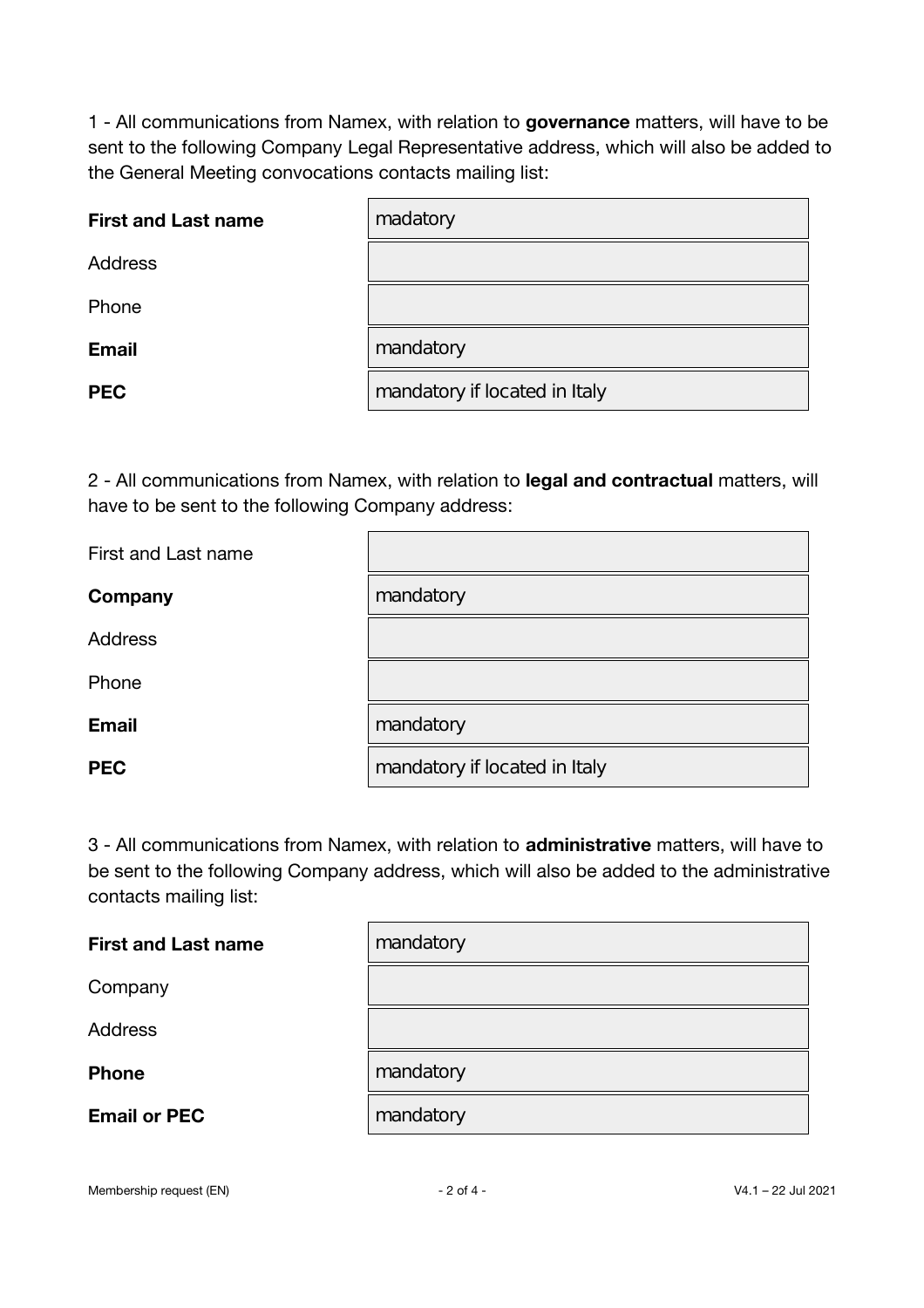4 - All **invoices** from Namex will have to be sent to the following Company address:

| First and Last name or dep't | mandatory                     |
|------------------------------|-------------------------------|
| Company                      |                               |
| <b>Email</b>                 | mandatory                     |
| <b>PEC</b>                   | mandatory if located in Italy |
| <b>SDI</b>                   | mandatory if located in Italy |

5 - All communications from Namex to **NOC**, with relation to **equipment** matters, and specifcally **faults and anomalies**, will have to be sent to the following Company address, which will also be added to the technical contacts mailing lists:

| <b>First and Last name</b> | mandatory |
|----------------------------|-----------|
| Company                    |           |
| <b>Address</b>             |           |
| <b>Phone</b>               | mandatory |
| <b>Email or PEC</b>        | mandatory |

6 - All communications from Namex, with relation to **peering** matters, will have to be sent to the following Company address, which will also be added to the peering contacts mailing list:

| <b>First and Last name</b> | mandatory |
|----------------------------|-----------|
| Company                    |           |
| <b>Address</b>             |           |
| Phone                      |           |
| <b>Email or PEC</b>        | mandatory |

7 - All communications from Namex, with relation to **public relations and communications** matters, will have to be sent to the following Company address: